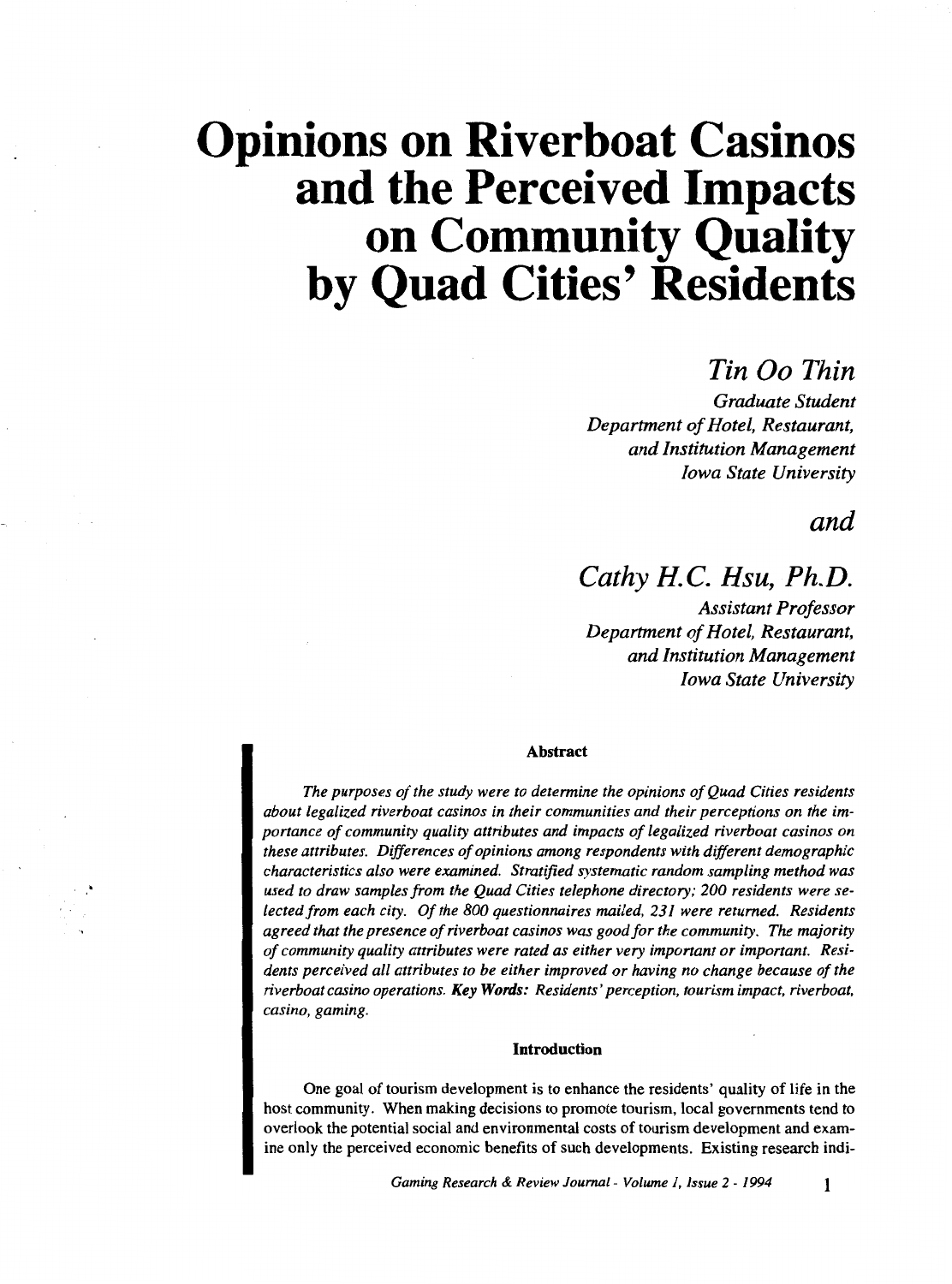cates that tourism impacts consist not only of the tangible economic effects (Liu  $\&$  Var, 1983) but also of the intangible social and environmental effects (Liu, Sheldon, & Var, 1987; Pizam & Milman, 1986; Sheldon & Var, 1984).

The positive impacts of tourism were identified as increased opportunity for employment and shopping, income and standard of living, quality of police protection, understanding among people with different backgrounds, availability of recreational facilities, overall revenue from taxes, and quality of life (Milman & Pizam, 1988; Pizam, 1978). Unfortunately, tourism is not without negative consequences for the host community (Milman & Pizam, 1988; Pizam, 1978; Rothmam, 1978). Negative consequences include increased traffic congestion, litter, noise, vandalism, prices for goods and services, cost of land and housing, and resentment by local residents.

Residents employed in tourism or economically dependent upon visitors were more favorable toward tourists and tourism than were others (Milman & Pizam, 1988; Pizam 1978; Rothmam, 1978). Schluter and V ar (1988) disclosed a strong relation between economic dependency and positive perception of economic benefits among Argentinean residents. In another study, entrepreneurs of Corpus Christi, Texas, also had a more positive attitude toward tourism than did residents and public service providers (Thomason, Crompton, & Kamp, 1979).

Attitudes of residents also differ in terms of age, language, residency length, tourist contact, and personal and locational characteristics of contacts (Brougham & Butler, 1981; Sheldon and Var, 1984). The more attached residents were to the community, the less positively they

### **One goal of tourism development is to enhance the residents' quality of life in the host community.**

perceived the impact of tourism (Um & Crompton, 1987). In a study conducted on residents of Santa Marta, Colombia, Belisle and Hoy (1980) concluded the perceived impact of tourism depended upon the distance a person lived from the tourist zone, and socioeconomic status of residents had no effect on their perceptions. However, Pizam ( 1978) found that residents who had a relatively high income, worked in manual or clerical occupations, or were older and more affluent had more positive attitudes toward tourism.

In 1976, the Commission on the Review of the National Policy Toward Gambling concluded that states should not expect revenues from legalized casino gambling to ease their financial difficulties. However, worldwide recession combined with decreased federal funding forced many states to consider developing a gaming industry within their states as a way of strengthening local economies. As Hecht (1974) and Tyson (1979) asserted, casinos may well serve as attractions to tourism destinations.

Before 1950, gambling activity generally was prohibited at federal and state levels (Commission on the Review of the National Policy Toward Gambling, 1976). The success of the lotteries led many states to consider developing the casino gambling industry as a means of increasing tourism and strengthening local economies. During 1991, consumers spent \$241 billion on gambling cruise ships and riverboats and in Nevada and New Jersey casinos (National Travel and Tourism Awareness Council, 1992). Currently, growth in riverboat casino gambling is seen in five states: Illinois, Iowa, Louisiana, Mississippi, and Missouri, with 16 facilities in operation (Cahill & Kisielica, 1993).

The State of Iowa approved riverboat gambling on July 1, 1989 (Iowa Racing and Gaming Commission, 1993). In April 1991, three floating casinos were launched from three Mississippi River communities. Two more boats joined the competition in May and June of 1991. The five riverboat casinos served a total of nine eastern Iowa communities. However, by July 1993, only three riverboat casinos remained in Iowa. A probable cause of the departure may be the maximum bet per hand of \$5 and a cap on total loss per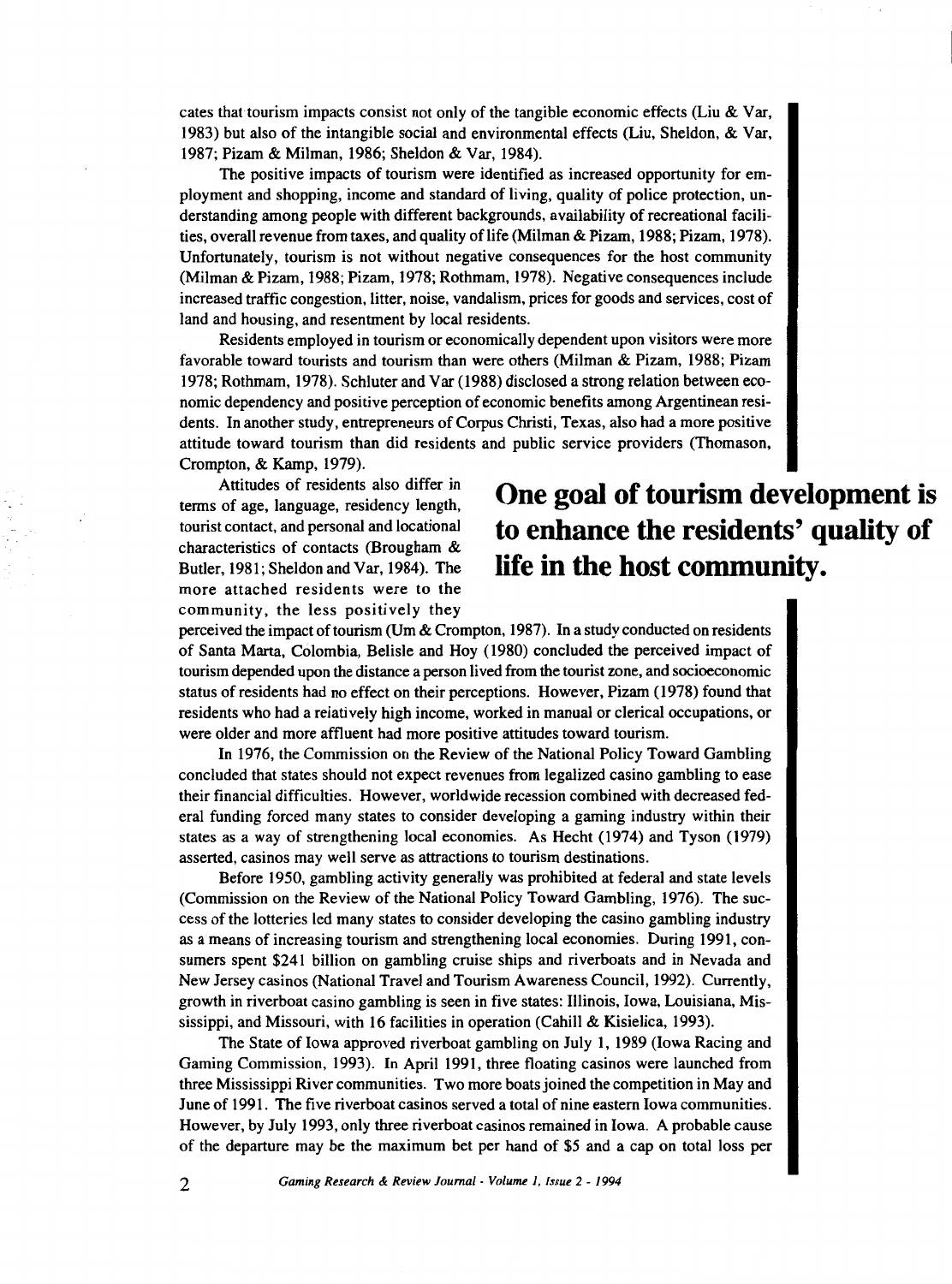passenger per visit of \$200. The Illinois Gaming Act, without any betting limits, was passed in December 1989 and went into effect in February 1990. As of February 1993, there were six riverboat gambling facilities in Illinois (Cahill & Kisielica, 1993).

Numerous studies on perceptions and attitudes of residents toward the impacts of tourism have been conducted over the past few years. Few studies of the perceived impacts of casino gambling can be found, and very little is known about the opinions and perceptions of residents regarding legalized riverboat casinos and their impacts on the host community. Therefore, the purposes of this study were to (1) determine the opinions of Quad Cities residents about legalized riverboat casinos in their communities; (2) determine their perceptions on the importance of community quality attributes and impacts of legalized riverboat casinos on these attributes; and (3) examine the differences of opinions of residents with different demographic characteristics about legalized riverboat casinos and their impacts.

Community quality attributes refer to the factors that contribute to the quality of a community, such as availability of entertainment, opportunity for employment, traffic conditions, noise, and quality of public services. Quad Cities are Bettendorf and Davenport of Iowa and Moline and Rock Island of Illinois.

#### **Methodology**

A questionnaire was developed based on parameters used in previous tourism impact studies. The questionnaire consisted of three sections with a total of 52 questions. The first section was designed to measure the opinions of residents about legalization of riverboat casinos, betting limits, outside investments, tourism taxation, and economic benefits versus social impacts and environmental protection. Residents were asked to agree or disagree with the 12 statements by selecting the appropriate number on a fivepoint Likert-type scale, with  $1 =$  strongly agree,  $2 =$  agree,  $3 =$  unsure,  $4 =$  disagree, and 5 = strongly disagree.

Questions in the second section consisted of 24 community quality attributes designed to measure both perceived importance of these attributes to the quality of a community and the effect of riverboat casino activities. Two five-point Likert-type scales were used to determine importance and level of effect. For the important scale,  $1 = \text{very}$ important; 2 = important; 3 = moderately important; 4 = minor importance; and *5* = not important. For the level of effect scale,  $1 =$  significantly improved;  $2 =$  improved;  $3 =$  no change;  $4 =$  deteriorated; and  $5 =$  significantly deteriorated. The third section included 16 demographic questions designed to elicit descriptive information and to identify the relationship between demographic characteristics and other variables.

The instrument was reviewed by tourism researchers to ensure content validity. Several wording and layout aspects of the questionnaire were revised according to reviewers' comments to improve comprehension for Quad Cities residents. The questionnaire was pilot tested with undergraduate students enrolled in a Midwestern hospitality management program from nine original Iowa riverboat communities. Results of the pilot test indicated no further revision was necessary.

A sample for the study was drawn from the Quad Cities telephone directory using the stratified systematic random sampling method. The sample size was determined to be 800; therefore, 200 residents were selected from each city. Of the 800 questionnaires mailed, 231 were returned, representing a 28.88% response rate.

Responses from the completed questionnaires were coded and analyzed by means of the Statistical Package for the Social Sciences (SPSS Inc., 1990). Descriptive statistics including means, frequencies, percentages, and standard deviations were calculated for all survey items. T -tests were performed to identify significant differences between responses of different demographic groups for all variables. T -tests also were used to assess significant differences between responses of Iowa and Illinois residents on all variables.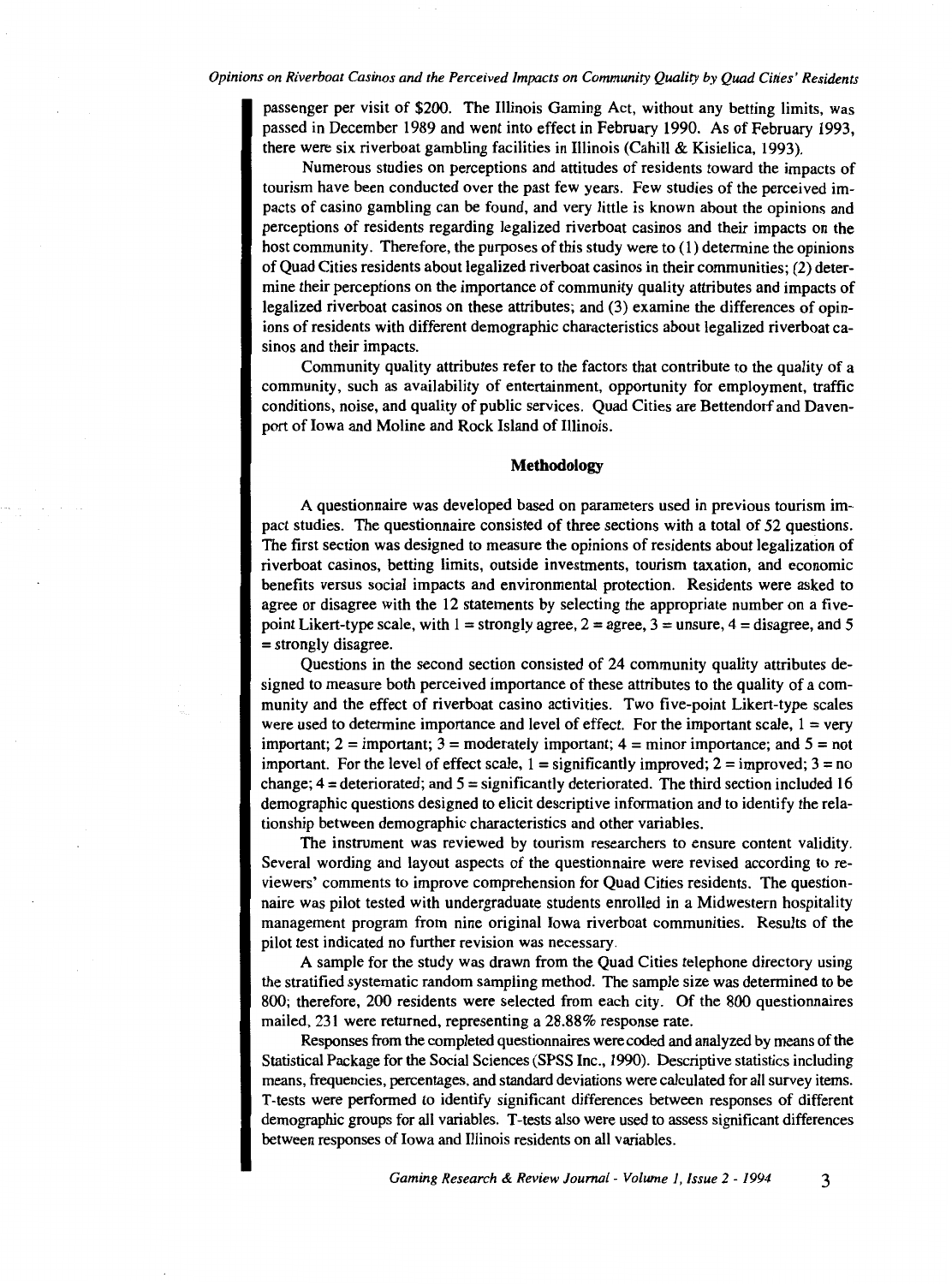#### Results

The majority of respondents (71.9%) were male (Table 1), perhaps because most telephone directory listings had male members of the households listed first, and these were the names addressed on the outgoing questionnaire envelopes. Nearly one-third of respondents (31.9%) were older than 60, and almost one-third (32.6%) were retired. This may have reflected the fact that senior citizens and retirees had more time to fill out the questionnaire than did employed persons. According to census data (U.S. Department of Commerce, Economics and Statistics Administration, and Bureau of the Census, 1991a and 1991b), 18.0% of Quad Cities residents were over 60 years of age. The low response rate and deviation from census data may introduce potential non-response bias to results of the study.

| <b>Characteristics</b>             | щ              | Percentage | Mean  | Range    |
|------------------------------------|----------------|------------|-------|----------|
| Gender                             |                |            |       |          |
| male                               | 164            | 71.90      |       |          |
| female                             | 64             | 28.10      |       |          |
| Age                                |                |            |       |          |
| under 20 years                     | 1              | 0.40       |       |          |
| $20-29$ years                      | 15             | 6.60       |       |          |
| 30-39 years                        | 51             | 22.30      |       |          |
| $40-49$ years                      | 43             | 18.80      |       |          |
| 50-59 years                        | 46             | 20.10      |       |          |
| 60 or more years                   | 73             | 31.90      |       |          |
| Length of residence (years)        |                |            | 27.36 | $1 - 73$ |
| Distance of residence from dock of |                |            |       |          |
| riverboat casino (miles)           |                |            | 4.81  | $1 - 99$ |
| <b>Education level</b>             |                |            |       |          |
| less than high school              | $\overline{2}$ | 0.90       |       |          |
| high school diploma                | 47             | 20.50      |       |          |
| vocational/technical school        | 13             | 5.70       |       |          |
| some college                       | 55             | 24.00      |       |          |
| two-year associate degree          | 12             | 5.20       |       |          |
| four-year bachelor degree          | 45             | 19.70      |       |          |
| some graduate school               | 17             | 7.40       |       |          |
| advanced degree                    | 38             | 16.60      |       |          |
| Family annual income               |                |            |       |          |
| less than \$10,000                 | 5              | 2.30       |       |          |
| \$10,000-\$19,999                  | 28             | 13.10      |       |          |
| \$20,000-\$29,999                  | 29             | 13.60      |       |          |
| \$30,000-\$39,999                  | 36             | 16.80      |       |          |
| \$40,000-\$49,999                  | 47             | 22.00      |       |          |
| \$50,000-\$59,999                  | 13             | 6.10       |       |          |
| \$60,000-\$69.999                  | 16             | 7.50       |       |          |
| \$70,000-\$79,999                  | 12             | 5.60       |       |          |
| \$80,000-\$89,999                  | 8              | 3.70       |       |          |
| \$90,000 and over                  | 20             | 9.30       |       |          |
| Number of household members        |                |            | 2.52  | $1 - 6$  |
| Visiting riverboat casinos         |                |            |       |          |
| yes                                | 181<br>48      | 79.00      |       |          |
| no<br>Number of times visited      |                | 21.00      | 9.33  | $1 - 99$ |
|                                    |                |            |       |          |

#### Table 1 Characteristics of the respondents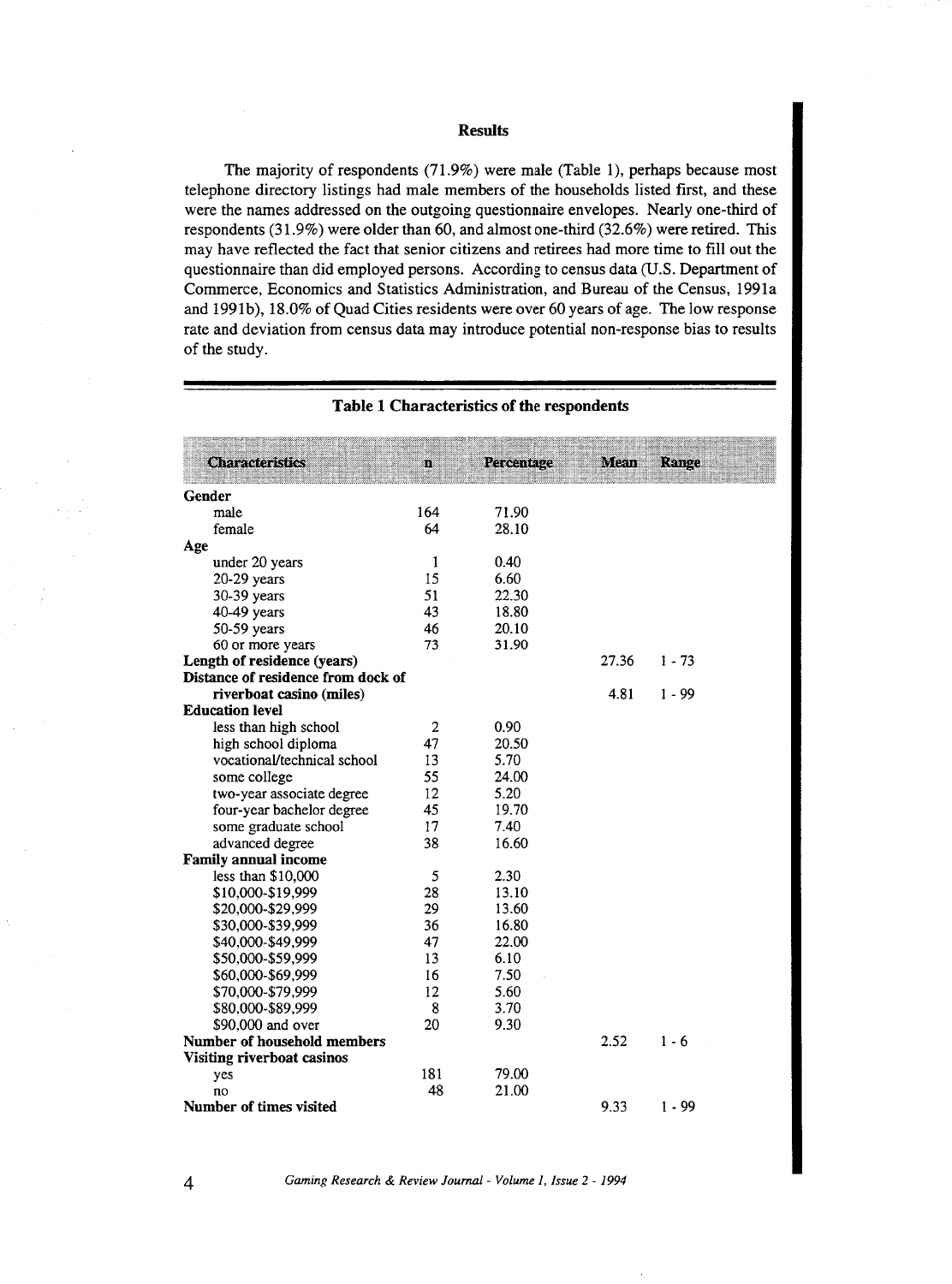| Table 1 (Cont.)                             |                |                   |             |       |
|---------------------------------------------|----------------|-------------------|-------------|-------|
| <b>Characteristics</b>                      | $\mathbf{n}$   | <b>Percentage</b> | <b>Mean</b> | Range |
| <b>Employment status</b>                    |                |                   |             |       |
| employed full-time                          | 134            | 58.30             |             |       |
| employed part-time                          | 11             | 4.80              |             |       |
| unemployed                                  | 4              | 1.70              |             |       |
| retired                                     | 75             | 32.60             |             |       |
| other                                       | 6              | 2.60              |             |       |
| Job related to tourism                      |                |                   |             |       |
| yes                                         | 15             | 6.80              |             |       |
| no                                          | 207            | 93.20             |             |       |
| <b>Business related to tourism</b>          |                |                   |             |       |
| yes                                         | 5              | 2.20              |             |       |
| no                                          | 222            | 97.80             |             |       |
| Work on riverboat casinos                   |                |                   |             |       |
| yes                                         | $\overline{2}$ | 0.90              |             |       |
| no                                          | 227            | 99.10             |             |       |
| Family members work on riverboat casinos    |                |                   |             |       |
| yes                                         | 10             | 4.30              |             |       |
| no                                          | 220            | 95.70             |             |       |
| Know someone who works on riverboat casinos |                |                   |             |       |
| yes                                         | 91             | 39.90             |             |       |
| no                                          | 137            | 60.10             |             |       |
|                                             |                |                   |             |       |

Note: Total number of respondents is inconsistent due to no responses.

The majority of respondents were longtime residents, with an average length of residency of 27.36 years. The average distance from the current residence to the dock of a riverboat casino was 4.81 miles. Nearly all respondents (99.1 %) had at least a high school diploma. Approximately half (48.9%) had at least a two-year college degree. Close to one-third (32.2%) had an annual family income of \$50,000 or greater. The average household had 2.52 members.

Most respondents (79.0%) had visited the riverboat casinos, and the average fre-

## **\1ost respondents (79.0%) had visited be riverboat casinos, and the average 'requency of visitation was 9.33.**

quency of visitation was 9.33. Close to two-thirds (63.1%) were employed full- or part-time, with most of the respondents (93.2%) having jobs unrelated to tourism. Very few (2.2%) owned or managed a business related to tourism, while even fewer respondents (0.9%) worked on riverboat casinos, and few family members  $(4.3\%)$ 

did, too. Approximately 40% of the respondents knew someone who worked on the riverboat casinos. The high frequency of riverboat visitation and low frequency of having jobs related to tourism may be biased by the age distribution of respondents.

Results of the t-tests indicated no significant differences between demographic characteristics of Iowa and Illinois residents other than length of residency (t=2.59, p $\leq$ 01). The average length of residency for Iowa and lllinois was 24.33 and 30.74 years, respectively.

Mean scores of Quad Cities residents' responses showed they agreed that the community should try to attract more tourists; tourists attracted by riverboat casinos help improve the local economy riverboat casinos should be legalized in the state; and people from outside the community should be allowed to invest in tourism attractions in the area. Respondents also agreed that riverboat casinos generate more economic benefits than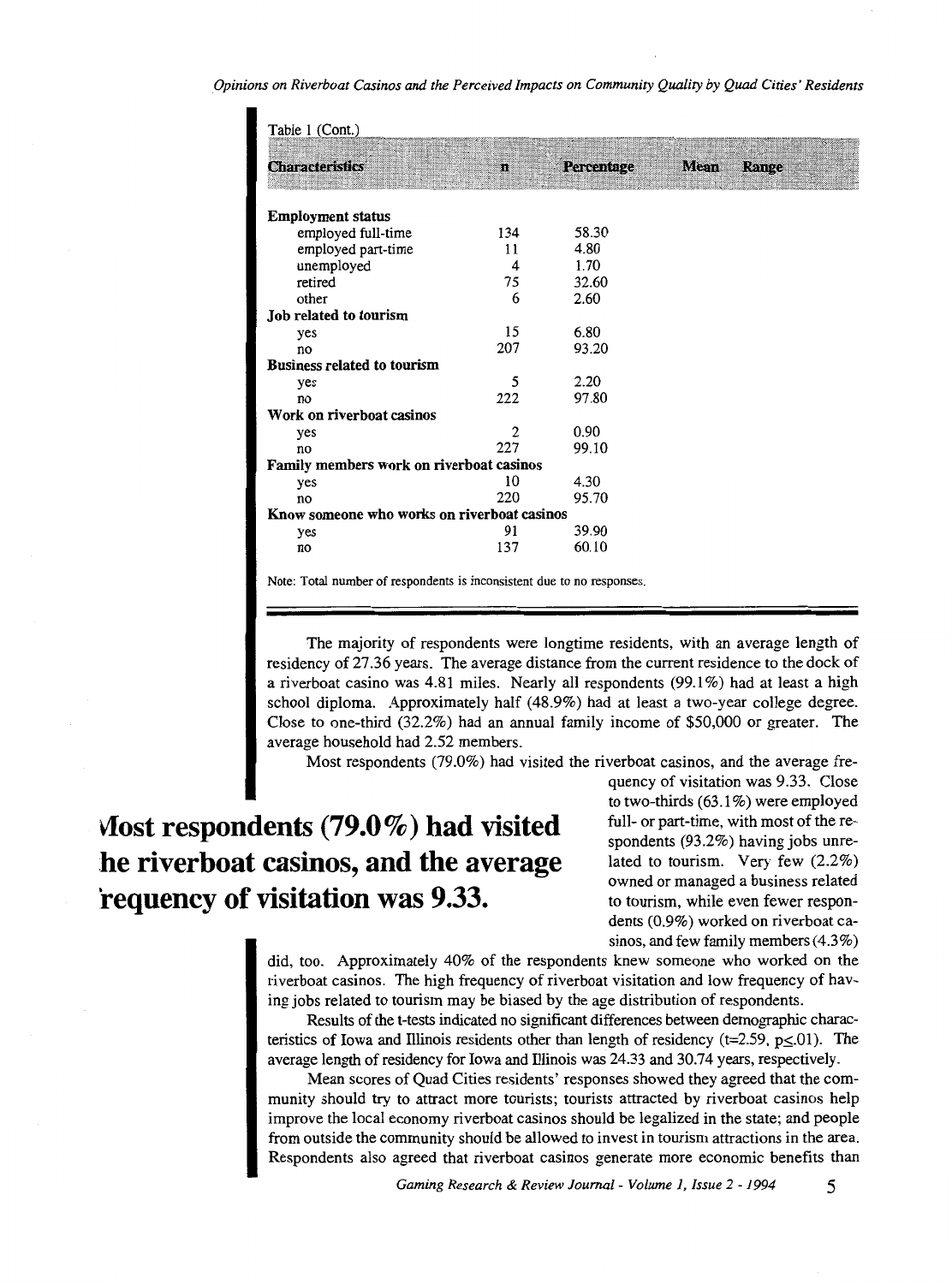negative impacts on social environments; tourism generated by riverboat casinos encourages a variety of cultural activities; and the city should spend money on preparing the community to accommodate tourists (Table 2).

#### **Table 2. Opinions of residents on legalized riverboat**  casinos **in their communities**

| Opinion                                                                                                       | n   | Mean              |
|---------------------------------------------------------------------------------------------------------------|-----|-------------------|
| The community should try to attract more tourists to this area.                                               | 231 | 1.82 <sup>a</sup> |
| Tourists attracted by riverboat casinos to <sub>the</sub> help improve the                                    |     |                   |
| local economy.                                                                                                | 229 | 1.95              |
| I agree with the legalization of riverboat casinos in the State of $\_\text{c}$ .                             | 230 | 2.20              |
| People from outside of this community should be allowed to                                                    |     |                   |
| invest in tourism attractions in this area.                                                                   | 229 | 2.28              |
| Riverboat casinos generate more economic benefits than                                                        |     |                   |
| negative impacts on social environments.                                                                      | 229 | 2.31              |
| Tourism generated by riverboat casinos encourages a variety of                                                |     |                   |
| cultural activities (e.g., crafts, arts, music).                                                              | 231 | 2.36              |
| The city should spend money on preparing the                                                                  |     |                   |
| community to accommodate the tourists.                                                                        | 229 | 2.41              |
| Tourism generated by riverboat casinos increases cultural                                                     |     |                   |
| exchange opportunities between local residents and tourists.                                                  | 231 | 2.54              |
| The city of $\_\,^{\text{b}}$ should charge tourists a special tax on hotel and motel rooms. 231              |     | 3.15              |
| Tourists should pay more than residents to visit the parks and outdoor<br>recreation facilities in this area. | 231 | 3.65              |
|                                                                                                               |     |                   |
| State government should regulate the maximum<br>amount of money spent on each visit.                          | 215 | 3.73              |
| State government should regulate the maximum amount                                                           |     |                   |
| of money spent on each day.                                                                                   | 205 | 3.74              |
| Economic benefits generated from riverboat casinos are                                                        |     |                   |
| more important than the protection of the natural environment.                                                | 227 | 3.77              |
| State government should regulate the maximum amount of                                                        |     |                   |
| money spent on each bet.                                                                                      | 210 | 3.80              |

'Opinion scale: !=strongly agree, 2=agree, 3=unsure, 4=disagree, 5=strongly disagree

<sup>b</sup> Bettendorf, IA; Davenport, IA; Moline, IL; or Rock Island, IL

' Illinois or Iowa

Respondents were unsure whether the tourism generated by riverboat casinos would increase culture exchange opportunities between local residents and tourists, and whether the city should charge tourists a special tax on hotel and motel rooms. However, respondents disagreed with the statements that tourists should pay more than residents to visit the parks and outdoor recreation facilities in the area, and that state government should regulate the maximum amount of money spent on each visit, each day, and each bet. Respondents also disagreed with the statement that economic benefits generated from riverboat casinos are more important than the protection of the natural environment. It is interesting to note that statements inquiring opinions of residents on state government regulations had more missing data than other statements. Residents seemed to be hesitant in expressing their opinions on the more sensitive and debatable issues.

Almost all community quality attributes were rated as either *very important* or *important* excep<sup>t</sup>"free of crowds in public areas" which fell into the *moderately important*  category (Table 3). According to respondents, "free of organized crime", "free of individual violent crimes", "free of other individual crimes", and "free of drug activity" were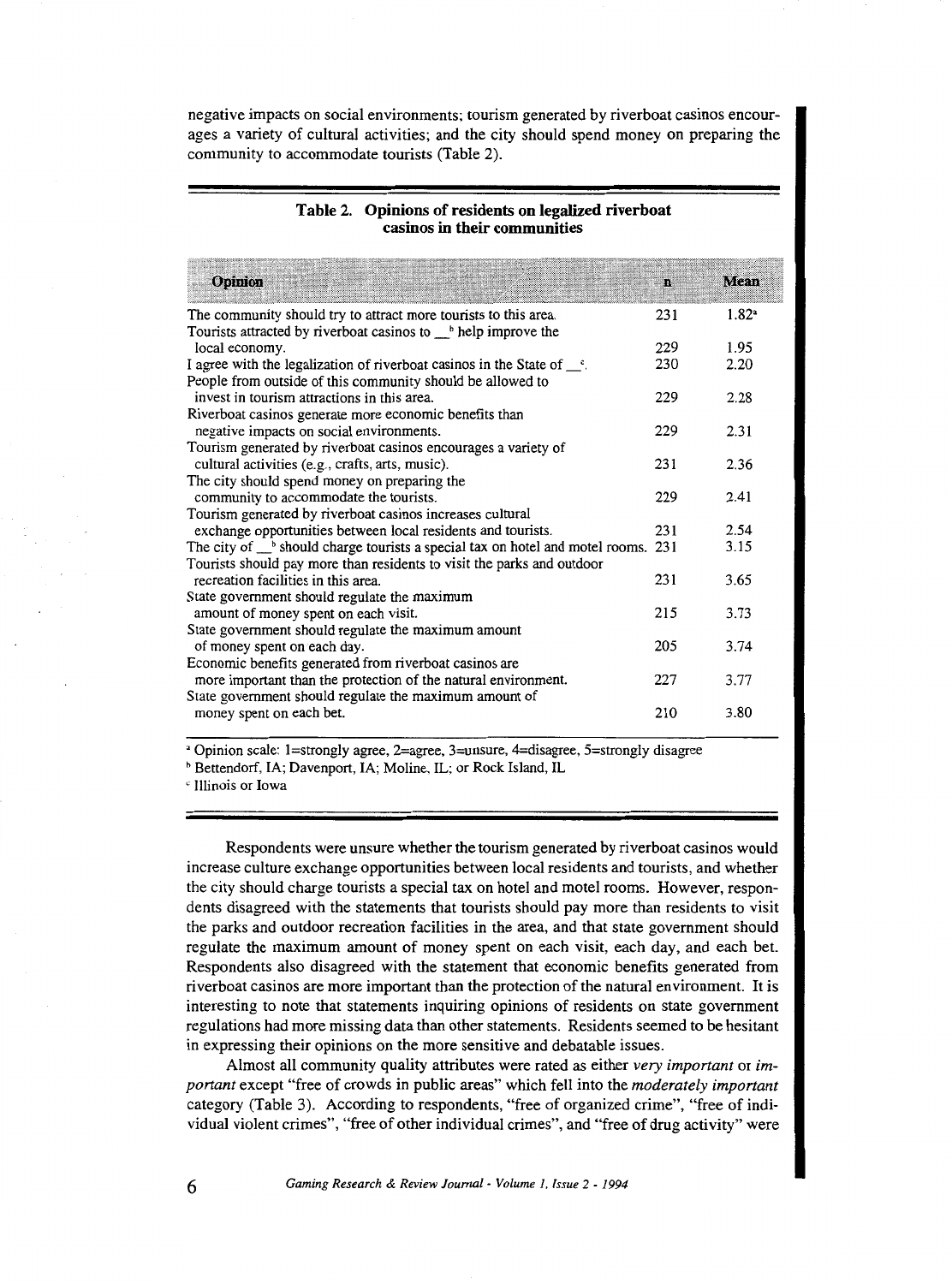the most important community quality attributes. Although the level of effect mean scores of these attributes fell into the *no change* category, they were ranked at the bottom of the list and may be the most probable attributes to be deteriorated.

| <b>Community Quality Attributes</b>                                                 | n   | <b>IMPORTANCE</b><br>Mean | Винаст     | n Mean             |
|-------------------------------------------------------------------------------------|-----|---------------------------|------------|--------------------|
| Free of organized crime                                                             | 222 | $1.26^a$<br>1.28          | 215<br>218 | $3.18^{b}$<br>3.24 |
| Free of individual violent crimes (e.g., murder)<br>Free of other individual crimes | 223 |                           |            |                    |
| (e.g., theft, vandalism)                                                            | 223 | 1.30                      | 218 3.26   |                    |
| Free of drug activity                                                               | 223 | 1.33                      | 217        | 3.22               |
| Cleanliness of the community                                                        | 227 | 1.41                      | 226        | 2.47               |
| Appearance of the community                                                         | 226 | 1.42                      | 225        | 2.22               |
| Reputation of the community                                                         | 225 | 1.50                      | 224        | 2.50               |
| Employment opportunities                                                            | 224 | 1.54                      | 218        | 2.09               |
| Quality of public services                                                          | 227 | 1.56                      | 226        | 2.69               |
| Free of prostitution                                                                | 223 | 1.62                      | 217        | 3.10               |
| Courtesy of residents                                                               | 224 | 1.64                      | 218        | 2.62               |
| Availability of public services                                                     | 227 | 1.69                      | 225        | 2.80               |
| Friendliness of residents                                                           | 224 | 1.70                      | 218        | 2.62               |
| Standard of living                                                                  | 224 | 1.74                      | 217        | 2.81               |
| Tax revenue generation                                                              | 222 | 1.74                      | 217        | 2.08               |
| Cost of living                                                                      | 224 | 1.77                      | 219        | 3.00               |
| Cost of public services                                                             | 227 | 1.81                      | 224        | 2.96               |
| Traffic flow                                                                        | 227 | 1.82                      | 225        | 3.16               |
| Cost of housing                                                                     | 224 | 1.88                      | 219        | 2.89               |
| Availability of housing                                                             | 224 | 1.95                      | 219        | 2.92               |
| Availability of recreation                                                          | 224 | 1.99                      | 218        | 2.39               |
| Availability of entertainment                                                       | 224 | 2.08                      | 219        | 2.18               |
| Availability of cultural activities                                                 | 222 | 2.14                      | 217        | 2.57               |
| Free of crowds in public areas                                                      | 218 | 2.74                      | 215        | 3.09               |

#### **Table 3. Residents' perceptions of community quality attributes**

• Importance scale: l=very important, 2=important, 3=moderately important, 4=minor importance, 5=not important

<sup>b</sup> Level of effect scale: 1=significantly improved, 2=improved, 3=no change, 4=deteriorated, 5=significantly deteriorated

The next set of attributes rated as *very important* were "cleanliness of the community" and "appearance of the community". These attributes were *improved* as a result of the operation of riverboat casinos. This may reflect the local government's effort to prepare the community for tourists. Although availability of recreation and entertainment were not rated as the most important attributes, additional recreation and entertainment became available with the arrival of riverboat casinos.

T -tests were used to identify significant differences between demographic groups. The mean scores of males were higher than those of females on all items with 12 significant differences. Female respondents tended to rate the social aspects of the community more important than males did.

Age, family annual income, and frequency of visits were divided at approximately the 50% cutoff. T-tests were conducted between mean scores of respondents in the  $\leq$  49 years of age group and  $\geq 50$  years group. The  $\leq 49$  years group had a significantly higher level of effect mean scores on 14 of the 24 community quality attribute items (Table 4).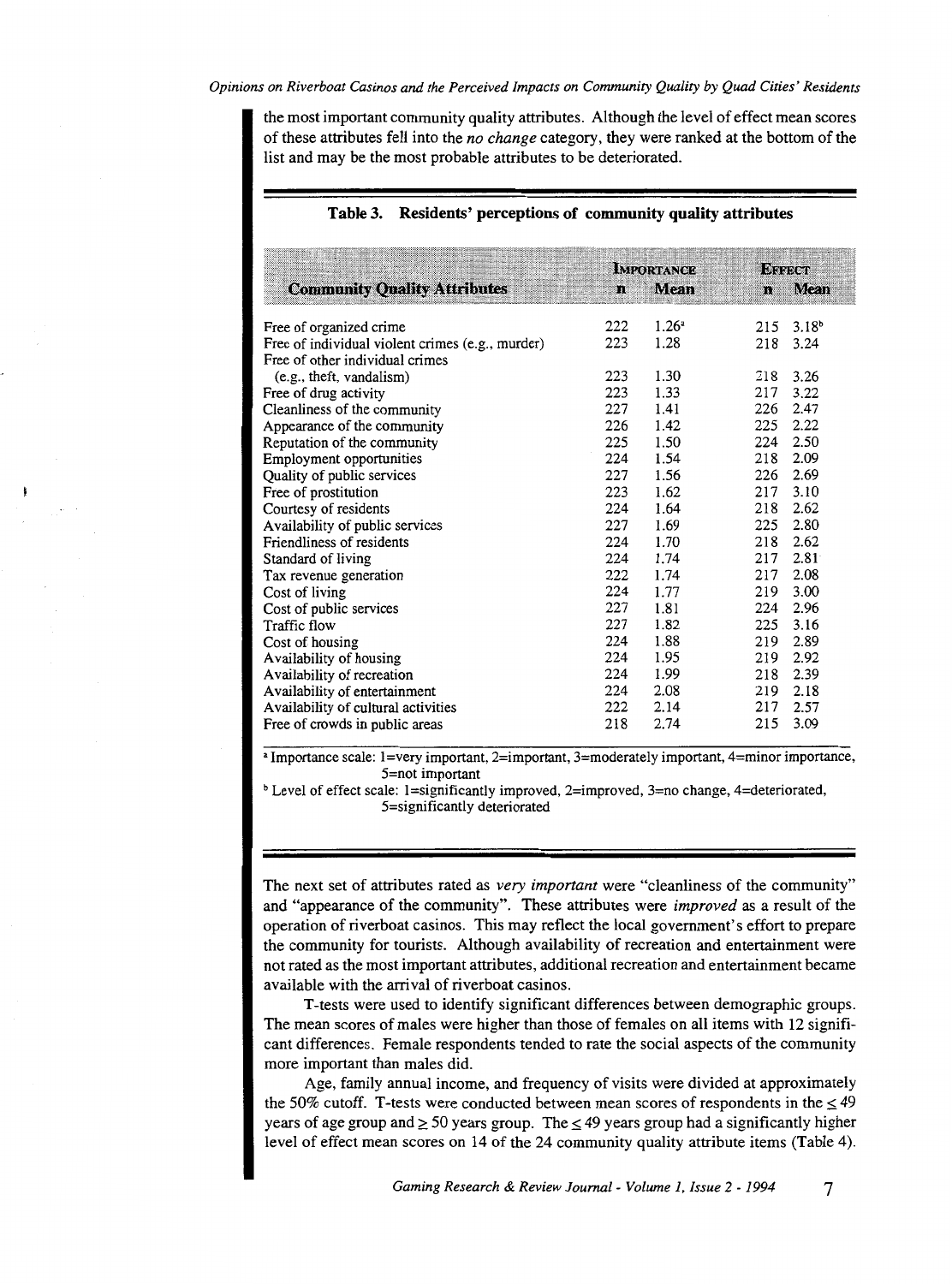Respondents in the  $\leq$  49 years group may have been more active in the community and have had contact with the community in a wide variety of ways; therefore, they may have been more aware of the changes brought about by the riverboat casinos.

#### Table 4. Comparison of significantly different mean scores of variables by age

| <b>Variable</b>                                                                                               | л.  | $\leq$ 49 years<br>Mean | m   | $\geq 50$ years<br>Mean. | t-value   |
|---------------------------------------------------------------------------------------------------------------|-----|-------------------------|-----|--------------------------|-----------|
| <b>Opinions</b>                                                                                               |     |                         |     |                          |           |
| I agree with the legalization of                                                                              |     |                         |     |                          |           |
| riverboat casinos in the State of $\_\_\$ <sup>a</sup> .                                                      | 109 | 2.43                    | 119 | 1.99                     | $2.56**$  |
| The community should try to attract                                                                           |     |                         |     |                          |           |
| more tourists to this area.                                                                                   | 110 | 1.95                    | 119 | 1.71                     | $2.18*$   |
| State government should regulate the                                                                          |     |                         |     |                          |           |
| maximum amount of money spent on each visit.                                                                  | 104 | 3.52                    | 109 | 3.91                     | $-2.01**$ |
| State government should regulate the                                                                          |     |                         |     |                          |           |
| maximum amount of money spent on each day.                                                                    | 99  | 3.41                    | 104 | 4.03                     | $-3.18**$ |
| Riverboat casinos generate more                                                                               |     |                         |     |                          |           |
| economic benefits than negative                                                                               |     |                         |     |                          |           |
| impacts on social environments.                                                                               | 110 | 2.49                    | 117 | 2.14                     | $2.38*$   |
| Economic benefits generated from riverboat                                                                    |     |                         |     |                          |           |
| casinos are more important than the                                                                           | 109 | 3.95                    | 116 | 3.58                     |           |
| protection of the natural environment.                                                                        |     |                         |     |                          | $2.53**$  |
| Tourists should pay more than residents to visit the<br>parks and outdoor recreation facilities in this area. | 110 | 3.44                    | 119 | 3.83                     | $-2.53**$ |
|                                                                                                               |     |                         |     |                          |           |
| Level of effect                                                                                               |     |                         |     |                          |           |
| Quality of public services                                                                                    | 108 | 2.08                    | 116 | 2.61                     | $2.13*$   |
| Cost of public services                                                                                       | 108 | 3.06                    | 114 | 2.88                     | $2.08*$   |
| Availability of public services                                                                               | 108 | 2.93                    | 115 | 2.70                     | $2.75**$  |
| Free of crowds in public areas                                                                                | 105 | 3.21                    | 110 | 2.97                     | 2.94**    |
| Standard of living                                                                                            | 104 | 2.94                    | 113 | 2.69                     | $2.72**$  |
| Cost of living                                                                                                | 104 | 3.10                    | 114 | 2.92                     | $2.29*$   |
| Availability of housing                                                                                       | 104 | 3.08                    | 114 | 2.79                     | 3.28**    |
| Cost of housing                                                                                               | 104 | 3.06                    | 114 | 2.74                     | $3.35**$  |
| Free of prostitution                                                                                          | 103 | 3.21                    | 113 | 3.00                     | $2.14*$   |
| Free of organized crime                                                                                       | 102 | 3.31                    | 112 | 3.05                     | $2.43*$   |
| Free of individual violent crimes                                                                             | 103 | 3.39                    | 114 | 3.10                     | $2.68**$  |
| Free of other individual crimes                                                                               | 103 | 3.41                    | 114 | 3.13                     | $2.63**$  |
| Friendliness of residents                                                                                     | 103 | 2.79                    | 114 | 2.47                     | $3.59**$  |
| Courtesy of residents                                                                                         | 103 | 2.80                    | 114 | 2.46                     | $3.67**$  |
| <sup>a</sup> Illinois or Iowa                                                                                 |     | $* p \leq$              | .05 | ** $p \le .01$           |           |

8 *Gaming Research* & *Review Journal- Volume 1, Issue* 2- *<sup>1994</sup>*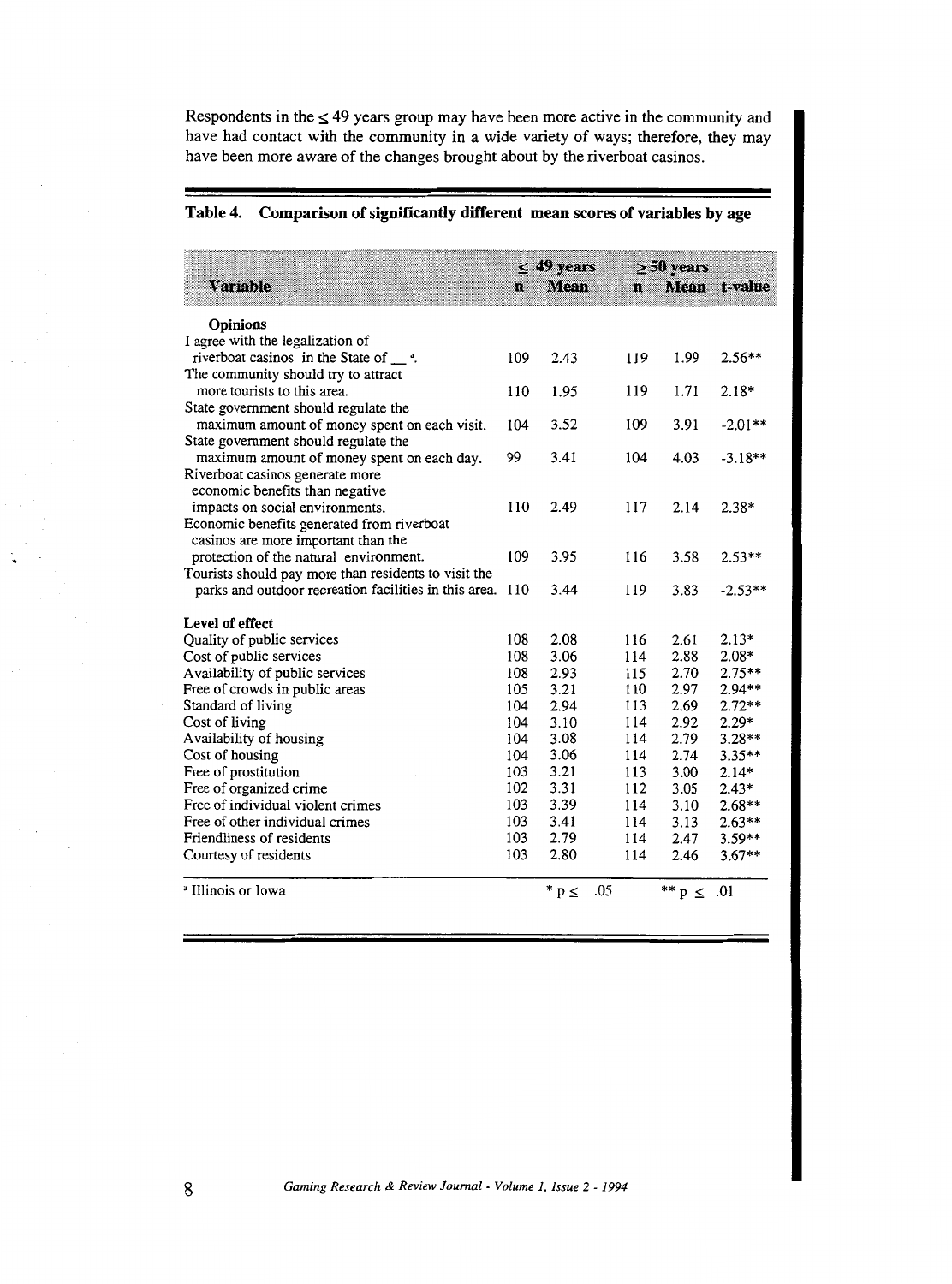The  $>$  50 years group disagreed with the statement that state governments should regulate the maximum amount of money spent on each visit and each day. The older group tended to have the leisure time and discretionary income to frequent the riverboat casinos; therefore, they held relatively strong negative opinions toward government interference. They also disagreed with the statements that tourists should pay more than residents to visit the area's parks and outdoor recreation facilities and that economic benefits generated from riverboat casinos are more important than the protection of the natural environment.

Residents with  $\geq$  \$40,000 family annual incomes agreed more strongly than those with  $\leq$  \$40,000 family annual income with the statement that people from outside of this community should be allowed to invest in tourism attractions in the area (Table 5). Perhaps this is the group that has more money for investment and, therefore, understands the importance of and would like to have flexibility in investment. Individuals with  $<$  \$40,000 family annual incomes considered "standard of living" and "cost of living" as more important. Cost may be a determining factor for this group when selecting a community because of limited financial resources.

#### Table 5. Comparison of significantly different mean scores of variables by family annual income

| Variable                                                                                                      | m  | $<$ \$40,000<br>Mean. | 71 E | > 40,000 | Mean t-value |
|---------------------------------------------------------------------------------------------------------------|----|-----------------------|------|----------|--------------|
| <b>Opinions</b>                                                                                               |    |                       |      |          |              |
| People from outside of this community<br>should be allowed to invest in tourism<br>attractions in this area.  | 97 | 2.47                  | 116  | 2.10     | $2.62**$     |
| Tourism generated by riverboat<br>casinos increase cultural exchange<br>opportunities between local residents |    |                       |      |          |              |
| and tourists.                                                                                                 | 98 | 2.37                  | 116  | 2.67     | $-2.01*$     |
| Importance                                                                                                    |    |                       |      |          |              |
| Standard of living                                                                                            | 97 | 1.62                  | 113  | 1.88     | $-2.33*$     |
| Cost of living                                                                                                | 97 | 1.63                  | 113  | 1.90     | $-2.51**$    |
| Level of effect                                                                                               |    |                       |      |          |              |
| Appearance of the community                                                                                   | 96 | 2.08                  | 112  | 2.36     | $-2.24*$     |
| Availability of housing                                                                                       | 94 | 2.82                  | 111  | 3.03     | $-2.24*$     |

 $p \leq .05$ 

 $p \leq .01$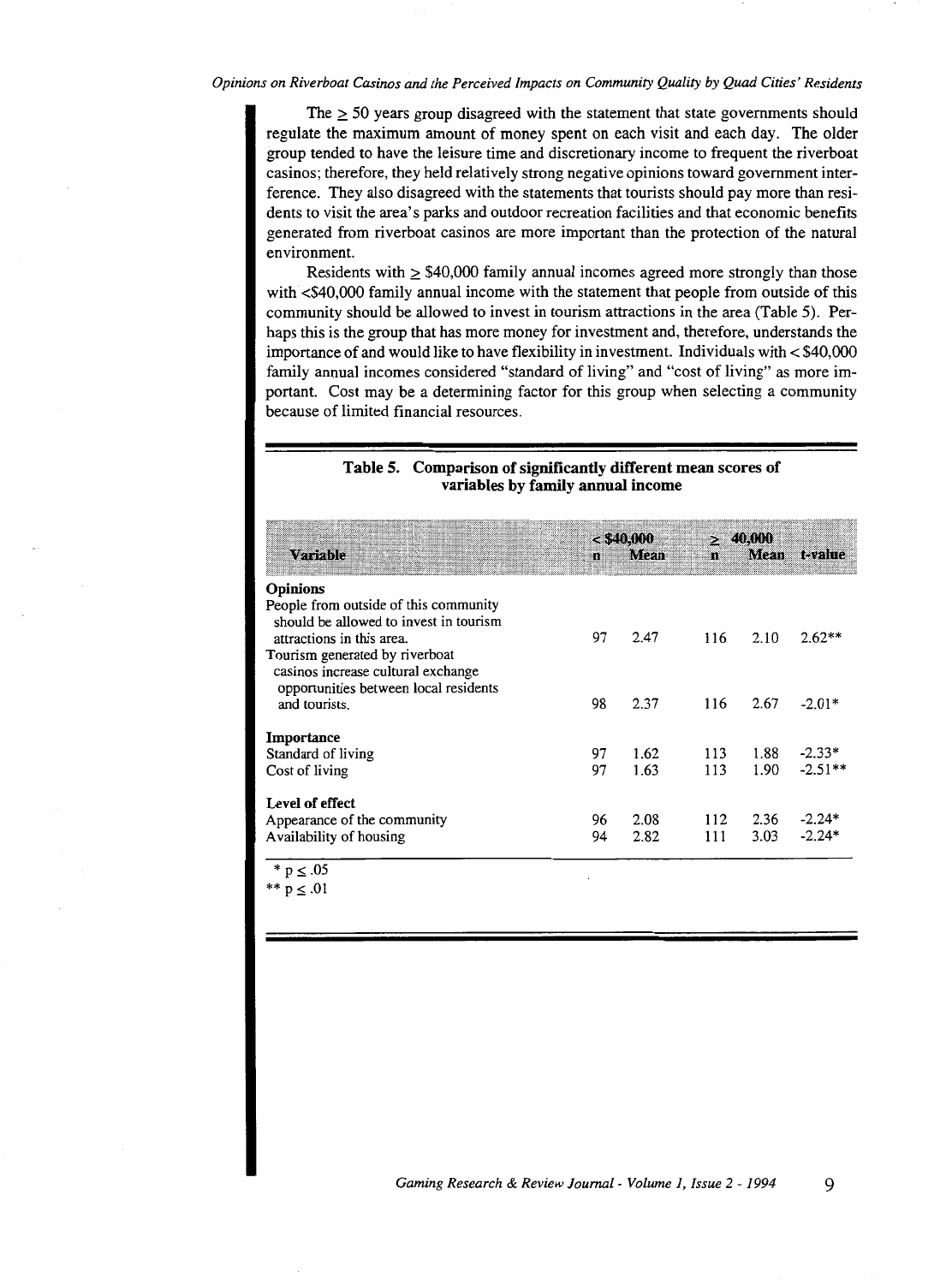Table 6 shows that residents who had visited riverboat casinos had relatively more favorable opinions and perceptions about legalization of riverboat casinos than those who had not visited riverboat casinos. They disagreed, however, with the statements that state governments should regulate the maximum amount of money spent on each visit, each day, and each bet.

| Variable                                                                                  | n   | ra<br>Mean | m  | NW<br>Меан | tevalue   |
|-------------------------------------------------------------------------------------------|-----|------------|----|------------|-----------|
| <b>Opinions</b>                                                                           |     |            |    |            |           |
| I agree with the legalization of                                                          |     |            |    |            |           |
| riverboat casinos in the State of $\degree$ .<br>The city should spend money on preparing | 180 | 1.99       | 48 | 3.00       | $-4.30**$ |
| the community to accommodate the tourists.                                                | 179 | 2.29       | 48 | 2.92       | $-3.10**$ |
| The community should try to                                                               |     |            |    |            |           |
| attract more tourists to this area.                                                       | 181 | 1.75       | 48 | 2.13       | $-2.19*$  |
| State government should regulate the                                                      |     |            |    |            |           |
| maximum amount of money                                                                   |     |            |    |            |           |
| spent on each visit.                                                                      | 171 | 3.87       | 42 | 3.07       | $3.36**$  |
| State government should regulate the                                                      |     |            |    |            |           |
| maximum amount of money spent                                                             |     |            |    |            |           |
| on each day.                                                                              | 165 | 3.88       | 38 | 3.03       | $3.49**$  |
| State government should regulate the<br>maximum amount of money spent                     |     |            |    |            |           |
| on each bet.                                                                              | 169 | 3.94       | 39 | 3.13       | $3.36**$  |
| Tourists attracted by riverboat casinos to <sup>d</sup>                                   |     |            |    |            |           |
| help improve the local economy.                                                           | 180 | 1.82       | 47 | 2.49       | $-3.73**$ |
| Tourism generated by riverboat casinos                                                    |     |            |    |            |           |
| encourages a variety of cultural activities.                                              | 181 | 2.23       | 48 | 2.92       | $-3.55**$ |
| Tourism generated by riverboat casinos                                                    |     |            |    |            |           |
| increase cultural exchange opportunities                                                  |     |            |    |            |           |
| between local residents and tourists.                                                     | 181 | 2.44       | 48 | 3.00       | $-3.22**$ |
| Level of effect                                                                           |     |            |    |            |           |
| Reputation of the community                                                               | 178 | 2.40       | 44 | 2.93       | $-3.32**$ |
| Tax revenue generation                                                                    | 174 | 2.04       | 42 | 2.29       | $-2.00*$  |
| Employment opportunities                                                                  | 176 | 2.03       | 41 | 2.34       | $-2.42*$  |
| Free of prostitution                                                                      | 176 | 3.05       | 40 | 3.33       | $-2.13*$  |
| Friendliness of residents                                                                 | 177 | 2.56       | 40 | 2.88       | $-2.73**$ |
| Courtesy of residents                                                                     | 177 | 2.56       | 40 | 2.85       | $-2.36*$  |

#### Table 6. Comparison of significantly different mean scores of variables by riverboat casino visits

<sup>a</sup> Have visited riverboat casinos

<sup>b</sup> Have not visited riverboat casinos

c Illinois or Iowa

<sup>d</sup> Bettendorf, IA; Davenport, IA; Moline, IL; or Rock Island, IL

 $*$   $*$   $p \le .05$ <br> $*$   $*$   $p \le .01$ 

---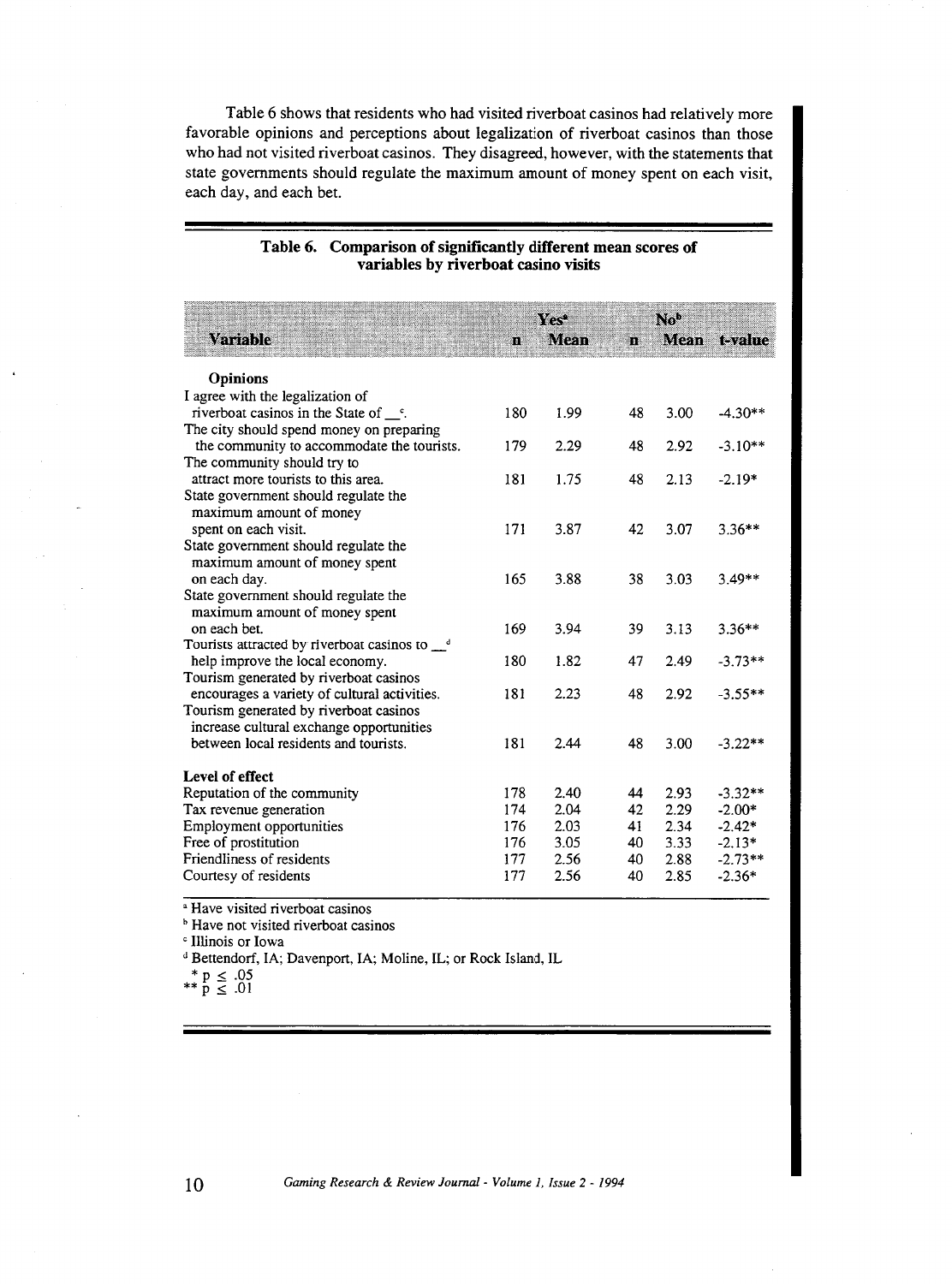T-tests in Table 7 show results similar to those in Table 6. Residents who had visited riverboat casinos five or more times had significantly more positive perceptions of riverboat casinos' impacts than those who visited riverboat casinos four times or less. The frequent visitors were unsure that economic benefits generated from riverboat casinos were more important than the protection of the natural environment. However, they had significantly more favorable opinions about legalization of riverboat casinos.

#### Table 7. Comparison of significantly different mean scores of variables by frequency of visits to riverboat casinos

|                                                                                   |    | 4 times |    | 5 filmes |              |  |
|-----------------------------------------------------------------------------------|----|---------|----|----------|--------------|--|
| Variable                                                                          | m. | Mean    | m  | Mezri    | <b>Lyane</b> |  |
| <b>Opinions</b>                                                                   |    |         |    |          |              |  |
| I agree with the legalization of riverboat                                        |    |         |    |          |              |  |
| casinos in the State of $a$ .                                                     | 94 | 2.28    | 87 | 1.72     | $3.24**$     |  |
| The city should spend money on preparing the                                      |    |         |    |          |              |  |
| community to accommodate the tourists.                                            | 93 | 2.44    | 87 | 2.15     | 1.99*        |  |
| Tourists attracted by riverboat casinos to $\mathcal{L}^b$                        |    |         |    |          |              |  |
| help improve the local economy.                                                   | 93 | 2.01    | 88 | 1.65     | $2.80**$     |  |
| Riverboat casinos generate more economic                                          |    |         |    |          |              |  |
| benefits than negative impacts on social                                          |    |         |    |          |              |  |
| environments.                                                                     | 94 | 2.43    | 88 | 1.83     | $4.13**$     |  |
| Economic benefits generated from riverboat                                        |    |         |    |          |              |  |
| casinos are more important than the protection                                    |    |         |    |          |              |  |
| of the natural environment.                                                       | 92 | 3.98    | 87 | 3.41     | $3.54**$     |  |
| Tourism generated by riverboat casinos                                            |    | 2.41    |    |          | $2.46*$      |  |
| encourages a variety of cultural activities.                                      | 94 |         | 88 | 2.06     |              |  |
| Tourism generated by riverboat casinos                                            |    |         |    |          |              |  |
| increase cultural exchange opportunities<br>between local residents and tourists. | 94 | 2.65    | 88 | 2.23     | $2.78**$     |  |
|                                                                                   |    |         |    |          |              |  |
| Level of effect                                                                   |    |         |    |          |              |  |
| Reputation of the community                                                       | 90 | 2.54    | 88 | 2.26     | $2.13*$      |  |
| Appearance of the community                                                       | 92 | 2.35    | 87 | 2.02     | $2.61**$     |  |
| Cleanliness of the community                                                      | 92 | 2.55    | 88 | 2.31     | $2.11*$      |  |
| <b>Employment opportunities</b>                                                   | 91 | 2.15    | 86 | 1.92     | $2.18**$     |  |
| Standard of living                                                                | 91 | 2.91    | 85 | 2.66     | $2.57**$     |  |
| Free of drug activity                                                             | 91 | 3.33    | 86 | 3.02     | $2.74**$     |  |
| Free of prostitution                                                              | 91 | 3.15    | 86 | 2.94     | 1.98*        |  |
| Free of organized crime                                                           | 89 | 3.28    | 86 | 2.99     | $2.51**$     |  |
| Free of individual violent crimes                                                 | 92 | 3.38    | 86 | 3.06     | $2.69**$     |  |
| Free of other individual crimes                                                   | 92 | 3.37    | 86 | 3.09     | $2.39*$      |  |
| Courtesy of residents                                                             | 92 | 2.66    | 86 | 2.45     | $2.02*$      |  |

• Illinois or Iowa

<sup>b</sup> Bettendorf, IA; Davenport, IA; Moline, IL; or Rock Island, IL

 $*$  p  $\leq .05$ 

\*\*  $p \le .01$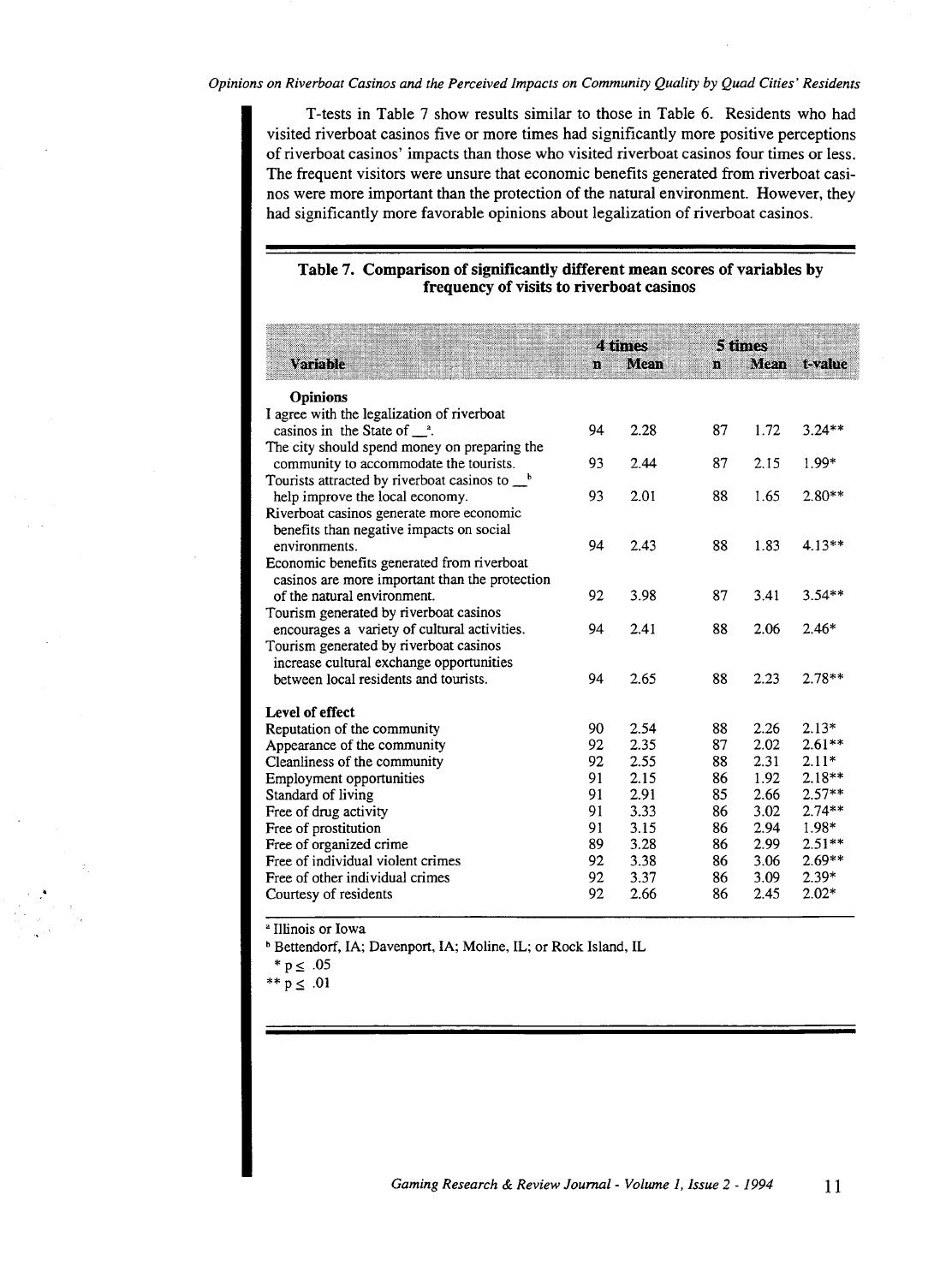T -tests performed between mean scores oflowa and Illinois residents indicated only five significant differences (Table 8). Iowa residents agreed more strongly with the statements that tourists should pay more for recreation facilities and the city should charge tourists a special hotel/motel tax. It is interesting to note that both lllinois and Iowa residents perceived *no change* on the attributes "free of crowds in public areas" and "free of other individual crimes". However, mean scores of Illinois residents were significantly higher than those of Iowa residents.

|                                                                                      |              | llavet | <b>Himore</b> |      |           |  |
|--------------------------------------------------------------------------------------|--------------|--------|---------------|------|-----------|--|
| Variable                                                                             | $\mathbf{B}$ | Mean   | зą.           | Mean | t-value   |  |
| <b>Opinions</b>                                                                      |              |        |               |      |           |  |
| Tourists should pay more than residents to<br>visit the parks and outdoor recreation |              |        |               |      |           |  |
| facilities in this area.                                                             | 123          | 3.46   | 108           | 3.87 | $-2.67**$ |  |
| The city of $\Gamma$ should charge tourists a special                                |              |        |               |      |           |  |
| tax on hotel and motel rooms.                                                        | 123          | 2.95   | 108           | 3.37 | $-2.53**$ |  |
| Importance                                                                           |              |        |               |      |           |  |
| Appearance of the community                                                          | 119          | 1.50   | 107           | 1.33 | $2.04*$   |  |
| Level of effect                                                                      |              |        |               |      |           |  |
| Free of crowds in public areas                                                       | 115          | 3.00   | 100           | 3.19 | $-2.34*$  |  |
| Free of other individual crimes                                                      | 114          | 3.16   | 104           | 3.38 | $-2.07*$  |  |

#### Table 8. Comparison of significantly different mean scores of variables by state

• Residents from Bettendorf and Davenport

**b** Residents from Moline and Rock Island

c Bettendorf, lA; Davenport, lA; Moline, IL; or Rock Island, IL

\*  $p \leq .05$ 

\*\*  $p \leq .01$ 

Due to betting limits, Iowa may not have attracted as many tourists as Illinois. Because other individual crimes seem to follow the crowds, this may explain the lower level of effect mean scores of Iowa residents. There was no significant difference found between Iowa and lllinois residents' perceptions on the level of effect on economically related attributes. It may be too early for Illinois residents to see any significant improvement in such attributes because the Illinois riverboat casinos were in their first year of operation at the time of the survey.

#### Implications

One of the typical goals of tourism development is to enhance the quality of life of residents in the host community. Therefore, it is essential to evaluate and integrate local residents' opinions and perceptions of the impact of tourism on their communities in developmental decisions. A number of states are considering the legalization of riverboat casino gambling in the future. This study lays the groundwork for the type of analysis state governments will need to use to select riverboat casino gambling as a potential tourism development or promotional tool.

This study was an investigation of residents' opinions and perceptions concerning the impact of riverboat casinos on their communities rather than a measure of the actual impacts. Therefore, the question is not whether community quality attributes improved or deteriorated because of riverboat casinos, but what Quad Cities residents thought in this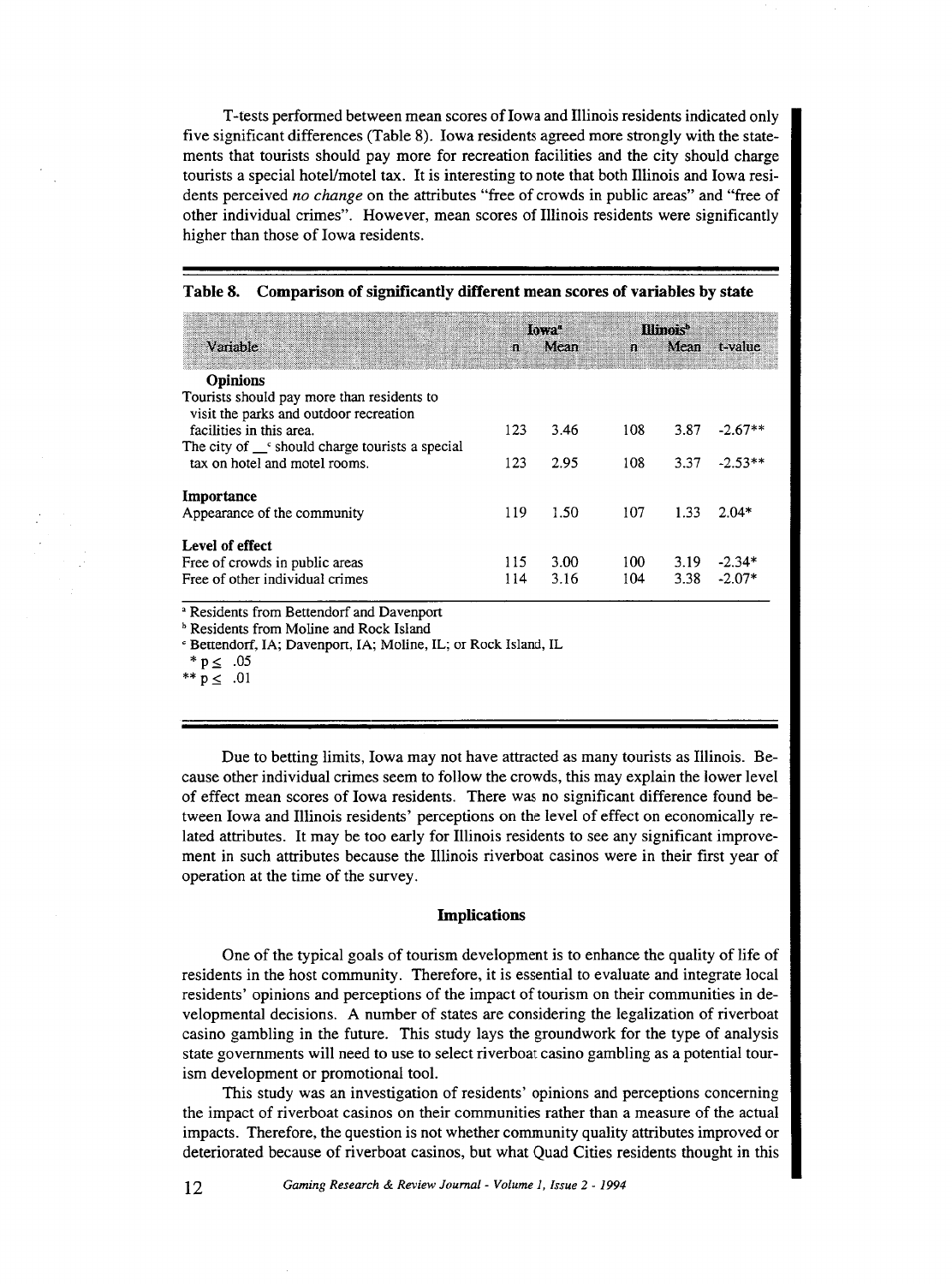regard. Perceptions of residents resulted from the interplay of several factors such as economy, personal characteristics, and community make-up. Therefore, the items in the questionnaire were selected to represent as broad a range of potential impacts as possible.

Results of the study indicated that, overall, Quad Cities residents favored toward state legalization of riverboat casinos, tourism development in their communities and the lifting of betting limits. They perceived presence of riverboat casinos in their communities as improving the reputation, appearance and cleanliness of their communities as well as tax revenue generation, employment opportunities, and availability of entertainment and recreation. The government of Iowa may take residents' opinions and perceptions into consideration when making decisions on eliminating or modifying betting limits.

According to the respondents, "free of organized crime", "free of individual violent crimes", "free of other individual crimes", "free of drug activity", "cleanliness of the community", and "appearance of the community" were the six most important community quality attributes of the 24 studied. Therefore, it is advisable to install crowd control procedures and take preventive measures against drug activity, organized and individual crimes, as well as other individual crimes such as theft and vandalism, to minimize the potential social and environmental costs of further gaming and tourism development.

This study was exploratory. Age representation of 60 year old Quad Cities resi-

**Due to betting limits, Iowa may not have attracted as many tourists as Dlinois.** 

dents differed between survey (31. 9%) and census (18.0%) results which leads to a limitation in generalization of the findings. Further research with larger population and higher response rate is needed to validate results of this study. It is also recommended that this study be replicated to monitor changes in opinions and perceptions of Quad Cities residents on legalized riverboat casinos and their impacts on the

community over time. Replication of the study would also provide an opportunity to further investigate the validity of the research instrument.

#### **References**

Belisle, F. J., & Hoy, D. R. ( 1980). *The perceived impact of tourism by residents: A case study in Santa Marta, Colombia.* ANNALS OF ToURISM RESEARCH, 12(1), 83-99.

Brougham, J. E., & Butler, R. W. (1981). *A segmentation analysis of resident attitudes to the social impact of tourism.* ANNALS OF TouRISM REsEARCH, 7(4), 569-589.

Cahill, M. & Kisielica, S. (1993, Summer). *The U.S. riverboat and dockside gaming industry.*  THE HoTEL VALUATION JouRNAL, 1-5.

Commission on the Review of the National Policy Toward Gambling. (1976). GAMBLING IN AMERICA, Washington, DC: Government Printing Office.

Hecht, G. C. (1974). Legalized gambling. THE CoRNELL HoTEL AND RESTAURANT ADMINISTRATION QUARTERLY, 14(4), 59-67. 113-114.

Iowa Racing and Gaming Commission. (1993). YEAR-TO-DATE WIN REPORT, Des Moines, IA:Author.

Liu, J. C., Sheldon, P.J., & Var, T. (1987). *Resident perception of the environmental impacts oftourism.* ANNALS OF TOURISM RESEARCH, 14(1), 17-37.

Liu, J. C., & Var, T. (1983). *The economic impact of tourism in metropolitan Victoria, B.C.*  JOURNAL OF TRAVEL RESEARCH, 22(2), 8-15.